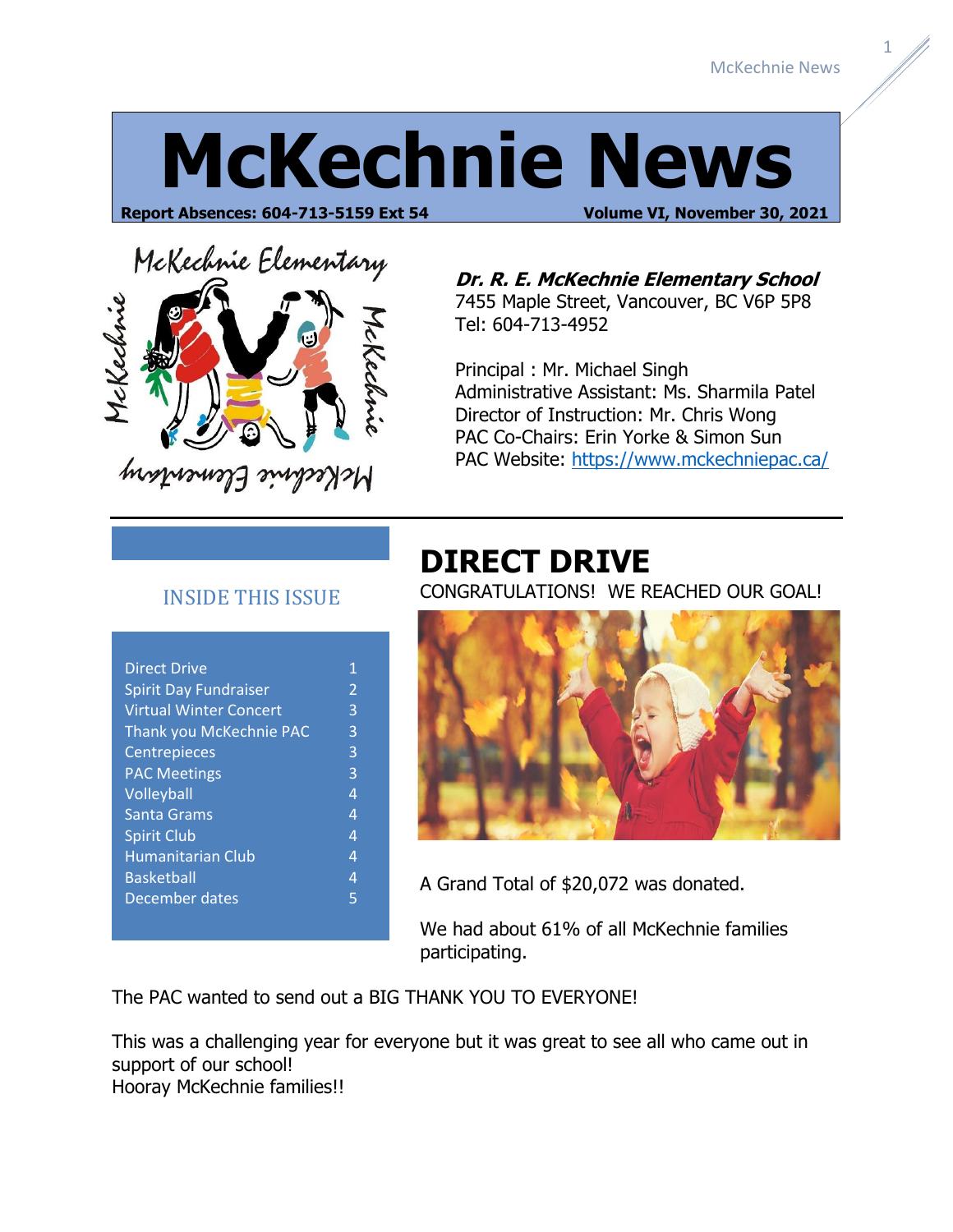#### **Today is the last day to Order Spirit Wear**

In kids sizes we will offer our t-shirts and hoodies in a royal blue and gold print.



In adult sizes we will offer t-shirts and hoodies in a navy blue and gold print. Please see pictures below for pricing and sizing information.

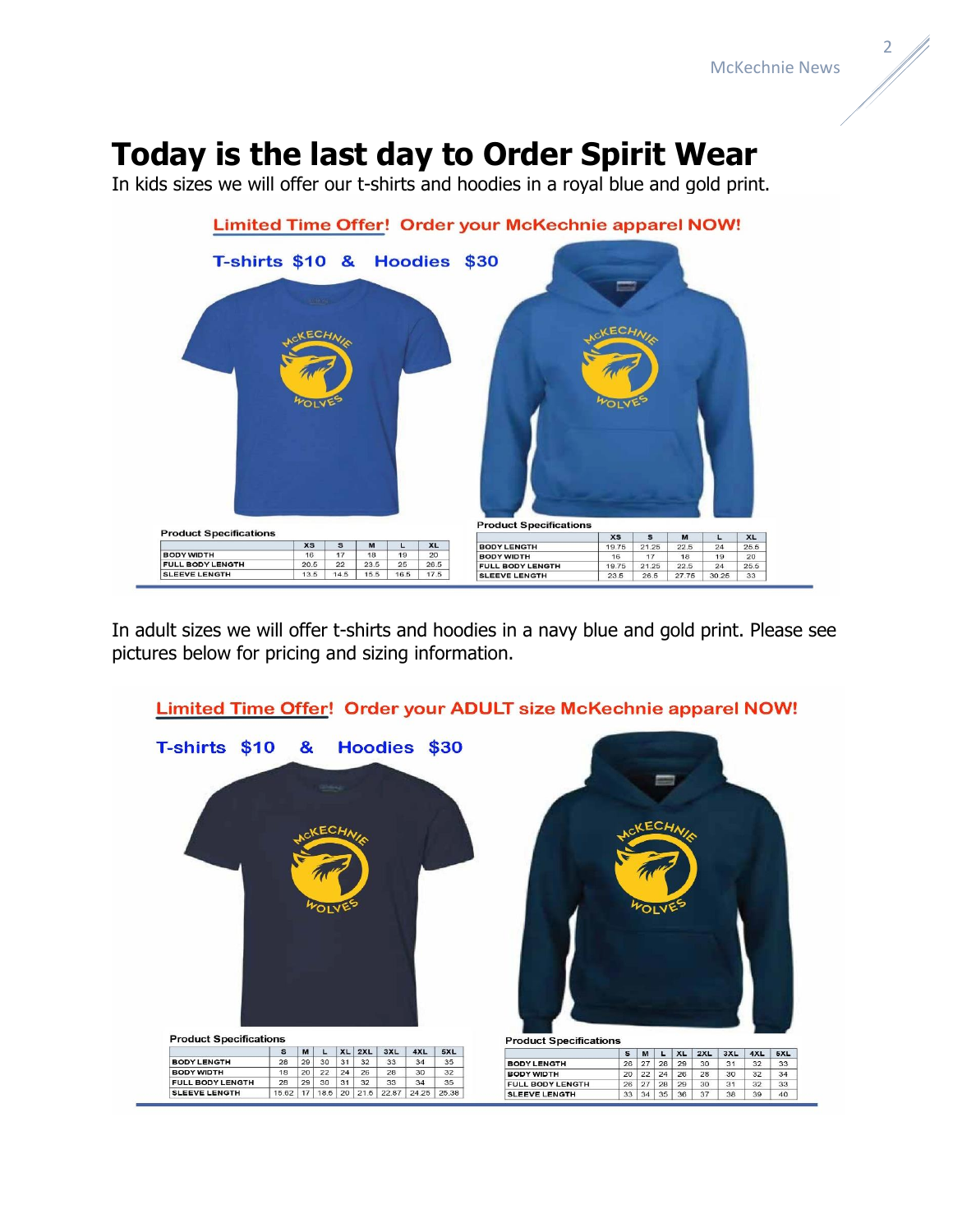**Thank you** 

**McKechnie** 

Thank you to the McKechnie PAC for purchasing these highquality Swiss-made Victorinox pumpkin

carving and craft knives. These will be a welcome replacement for the pumpkin carving tools that the students use each fall for their Halloween crafts. THANK YOU!

**PAC**

#### **A Virtual Winter Concert Celebration is Coming**

All McKechnie students are currently working on a special seasonal song in Music. Since it is still not safe to have large in person gatherings, we are sadly unable to have a Winter Concert in the Gym



this year. Every class will have their performance filmed in the next couple of weeks, and then, it will be **shared via a secure link** online with families by Dec. 17th. Stay tuned for more details.

#### **Centrepieces**

The tradition continues! On Friday, December 17th, students



at McKechnie will be making winter-themed centrepieces to bring home for the holidays. The cost will be posted on School Cash online by December 6<sup>th</sup>. McKechnie will provide a

bowl, oasis, bow, decoration, and candle. Students are welcome to bring their own decorations, but it is not necessary. We ask families to send in cuttings and greenery suitable for making centrepieces, students may also wish to bring in garden clippers, labelled with their name and division. Centrepieces is a whole class activity that is traditionally done with buddy classes.

**PAC meetings** will now be hosted on Zoom!

Here is the link for the next PAC meeting on Tuesday, December 7th at 7pm: [McKechnie PAC Meeting via Zoom](https://langara.zoom.us/j/66453507153?pwd=KzdScnFCcG1hWjVKWS85TEpRT3I2UT09)

Meeting ID: 664 5350 7153 Passcode: 402079



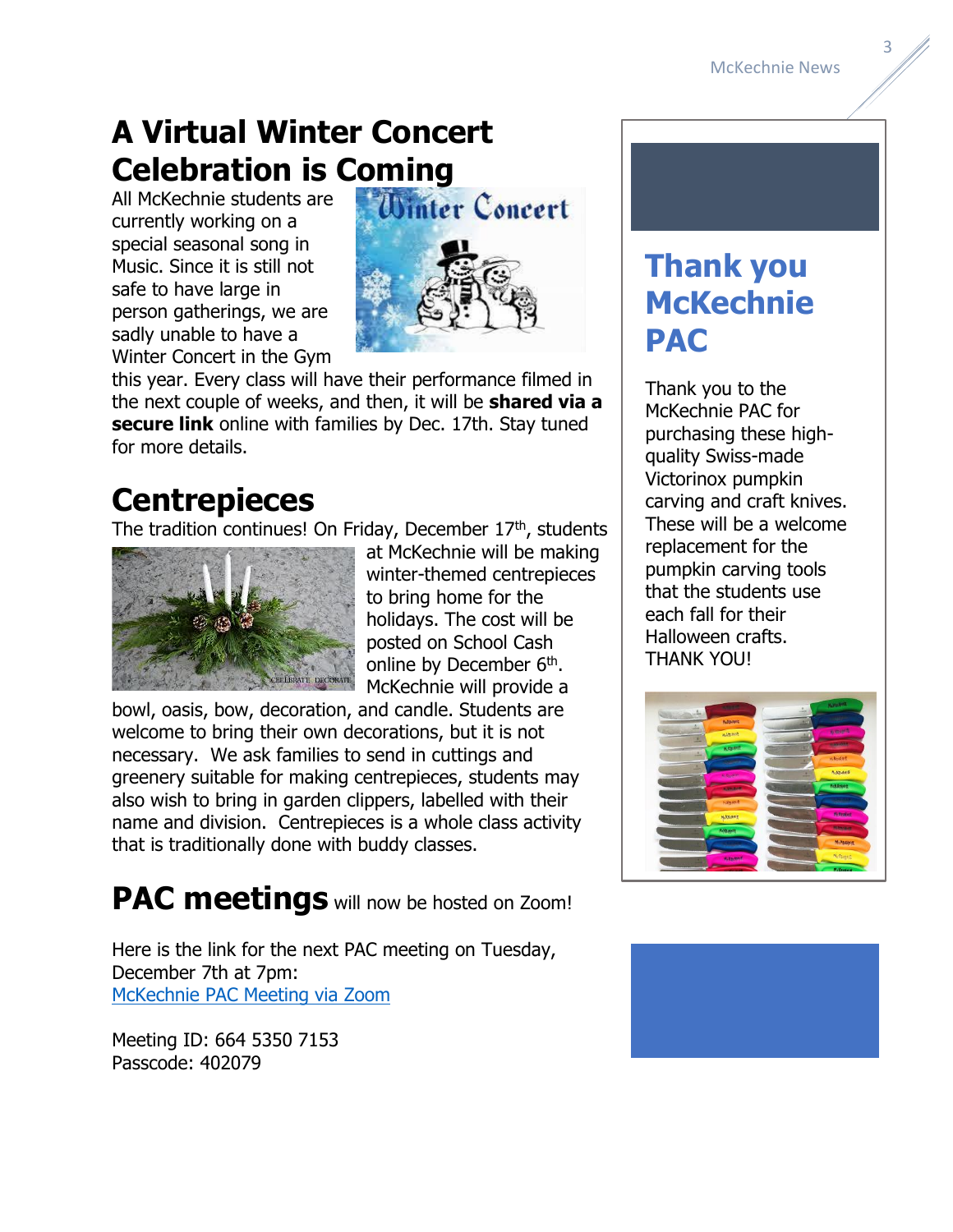McKechnie News

#### **Volleyball**



Senior boys' volleyball was a huge success this year. Thank you to Ada Ip for coaching and Ms. Chang for being our teacher sponsor. The boys did very well this season and improved a great deal. We played five full in-season games at Osler and Maple Grove and won quite a few of our games. Well done boys!

#### **Santa Grams**



The Humanitarian Club will be selling Santa Grams to raise money for a charity of their choice. For \$1 students can send a personalized message

on a custom card created by a McKechnie student accompanied by a candy cane that will be delivered to a friend on Dec  $17<sup>th</sup>$ . Look out for more information posted around the school in December.



#### **Humanitarian Club -**



### **Bottle Drive in January**

McKechnie Humanitarian Club members will be collecting recyclable

Show your McKechnie school spirit by wearing your PJs on Friday, Dec. 17!

bottles and cans in January. Proceeds raised will go to charity. Please collect recyclable bottle and cans over December break to contribute to the bottle drive in January. More information to come in the new year.

#### **Basketball**

Basketball season is approaching in January. So far there seems to be enough interest to have both a Senior Boys team and a Junior Girls team. If any parents are interested in helping coach or referee our games, please contact Mr.Singh at mrsingh@vsb.bc.ca.